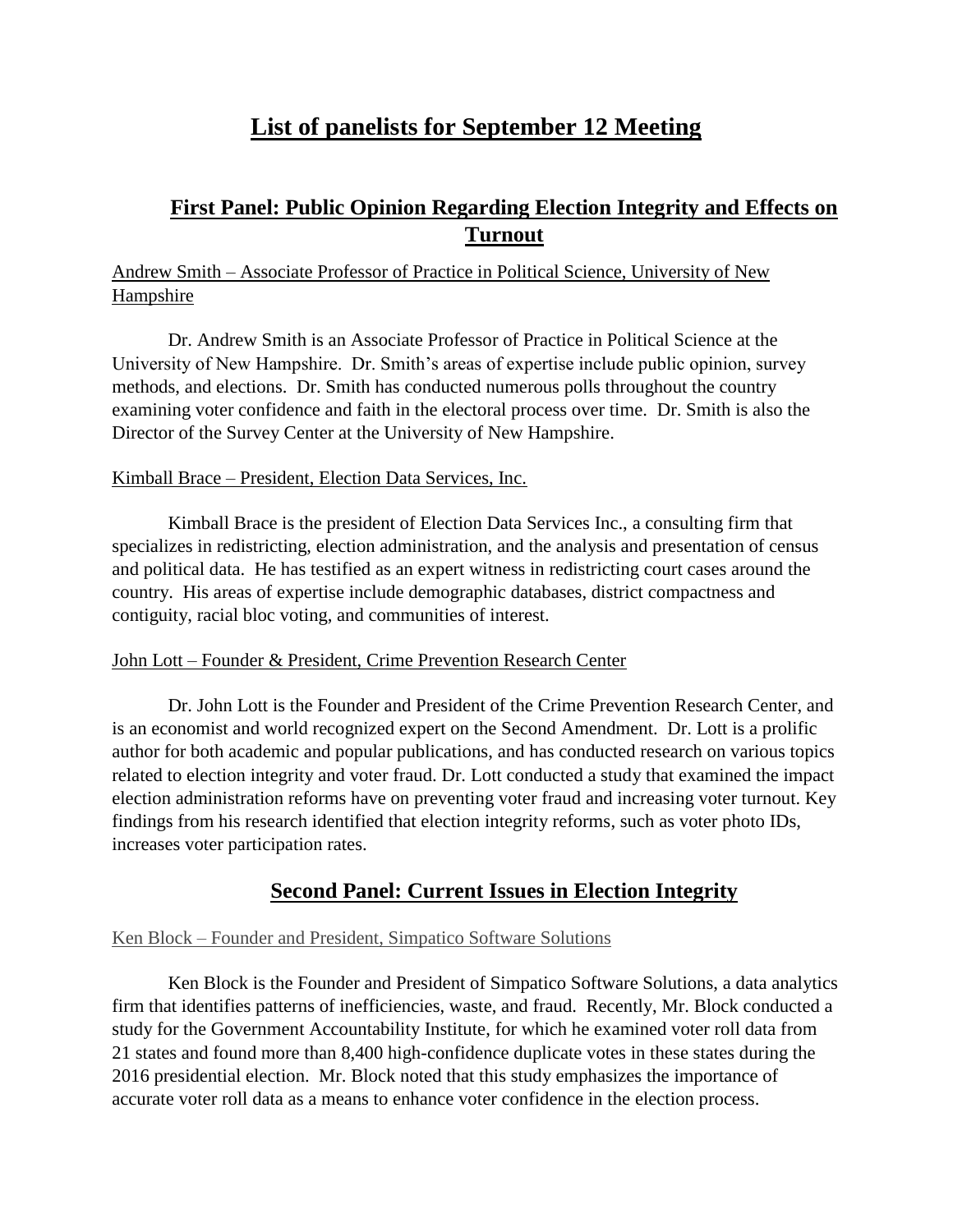#### Robert Popper – Director of the Election Integrity Project, Judicial Watch

Robert Popper is the Director of the Election Integrity Project at Judicial Watch. Mr. Popper is conducting an ongoing study to examine over-registration in all 50 states. Preliminary findings from his project identified approximately 3.5 million more people on voter rolls than are eligible to vote. Prior to joining Judicial Watch, Mr. Popper worked for eight years in the Civil Rights Division of the Department of Justice, including five years as deputy chief of the Voting Section.

#### Donald Palmer – Fellow, Bipartisan Policy Center

Donald Palmer is a BPC fellow focusing on the recommendations of the Presidential Commission on Election Administration. He was appointed secretary of the Virginia Board of Elections by former Virginia Gov. Bob McDonnell in 2011 and served as the commonwealth's chief election official until July 2014. He also served as the Florida Department of State's director of elections during the 2008 and 2010 election cycles. Prior to his work in elections administration, he served as a trial attorney with the Voting Section in the U.S. Department of Justice's Civil Rights Division, where he enforced federal voting laws and provided guidance to states on compliance.

#### Hans von Spakovsky – PACEI Commission Member & Senior Legal Fellow, Center for Legal and Judicial Studies, The Heritage Foundation

Hans von Spakovsky is a PACEI Commission member and Senior Legal Fellow for the Center of Legal and Judicial Studies at the Heritage Foundation. Before joining the Heritage Foundation, Mr. von Spakovsky served two years as a member of the Federal Election Commission. Previously, Mr. von Spakovsky worked at the Department of Justice as Counsel to the Assistant Attorney General for Civil Rights, providing expertise in enforcing the Voting Rights Act and the Help America Vote Act of 2002. He is a member of the Virginia Advisory Board to the U.S. Commission on Civil Rights.

## **Third Panel: Electronic Voting Systems and Election Integrity**

#### Dr. Andrew Appel – Professor of Computer Science, Princeton University

Dr. Andrew Appel is a professor of Computer Science at Princeton University and Chair of the Computer Science Department. His research and expertise include software verification, applied computer security, and technology policy. Since 2003 a significant part of Dr. Appel's research has been on the technology and security of voting machines and election administration systems and computers. In 2016, Dr. Appel testified before the U.S. House of Representatives Subcommittee hearing on "Cybersecurity: Ensuring the Integrity of the Ballot Box."